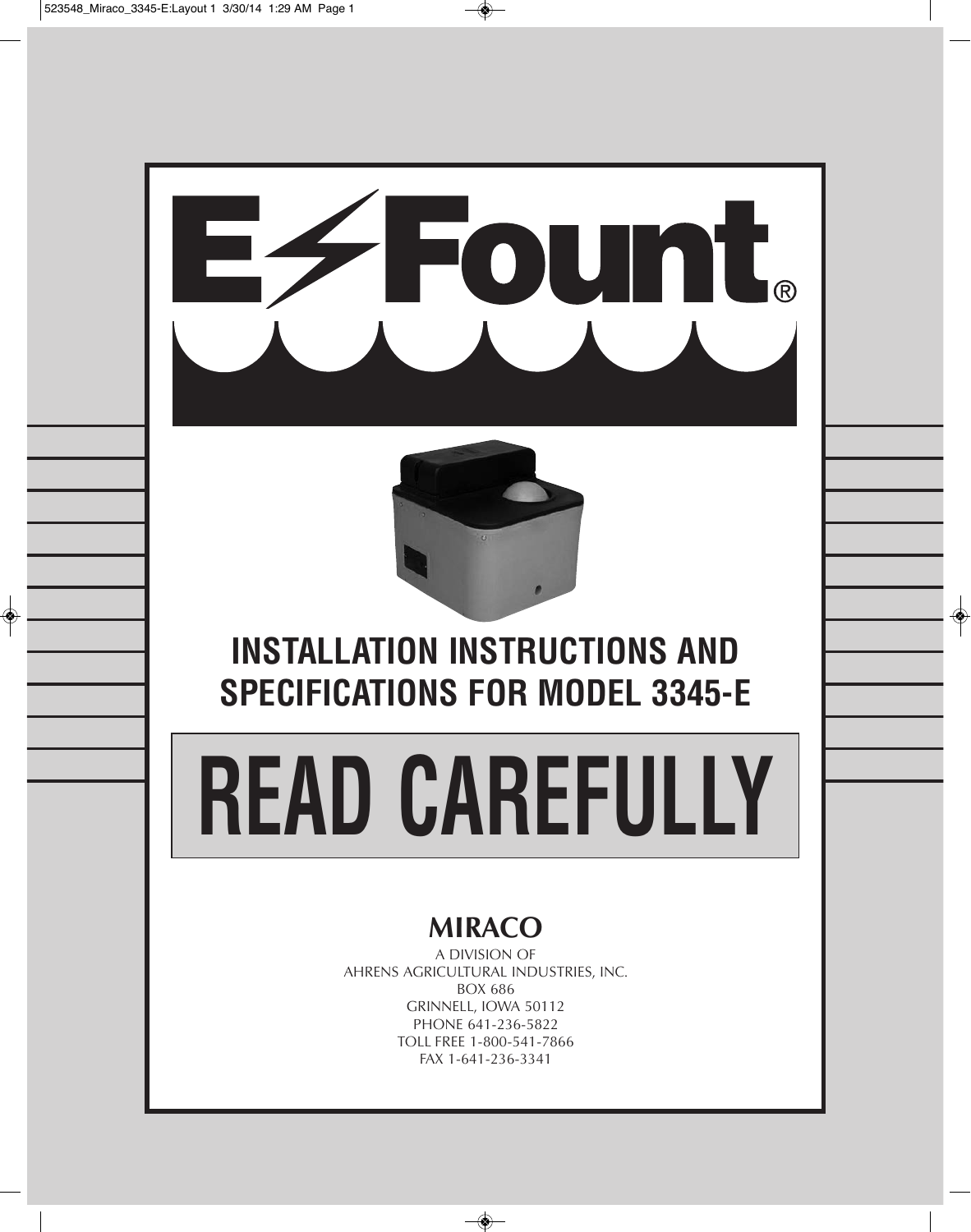### **SPECIFICATIONS**

#### PART 1 - GENERAL

- A. DESCRIPTION:
	- 1. The E-fount is the finest operating, lowest cost, energy efficient livestock waterer on the market today. The sealed atmosphere helps prevent the formation of scum and algae. It also prevents tongue injuries from contact with frigid steel.
	- 2. All edges are curved and sloped to prevent injury to people and animals.

#### B. WEIGHTS & DIMENSIONS

| Model # | Capacity     | <b>Gallons</b> | <b>Description</b>           | <b>Dimensions</b>              | <b>Weight</b> |
|---------|--------------|----------------|------------------------------|--------------------------------|---------------|
| 3345-E  | 75 hd. beef  | 30             | $1-10^{3}/4$ " ball closures | $31'' \times 29'' \times 18''$ | $95$ lbs      |
|         | 30 hd. dairy | 112 Liters     | 10" opening                  | 109 x 73.6 x66 cm              | 43 kg         |
|         | 20 horses    |                |                              |                                |               |

#### C. MATERIAL NECESSARY FOR INSTALLATION:

- 1. Concrete
- 2. P.V.C. Glue
- 3. #834 insulated tube
- 4. Thread sealer or teflon tape

PART II - MATERIALS, PRODUCTS

- A. MATERIALS:
	- 1. High impact Rockite™ polyethylene.
- B. INSULATION:
	- 1. The base, cover and lid closures are filled with a 3" thickness of Urethane foam.
- C. VALVE:
	- 1. Miraco valve with brass rods and ends.
- D. ELECTRICAL:
	- 1. Cartridge heater 75 watt
	- 2. Cartridge thermostat

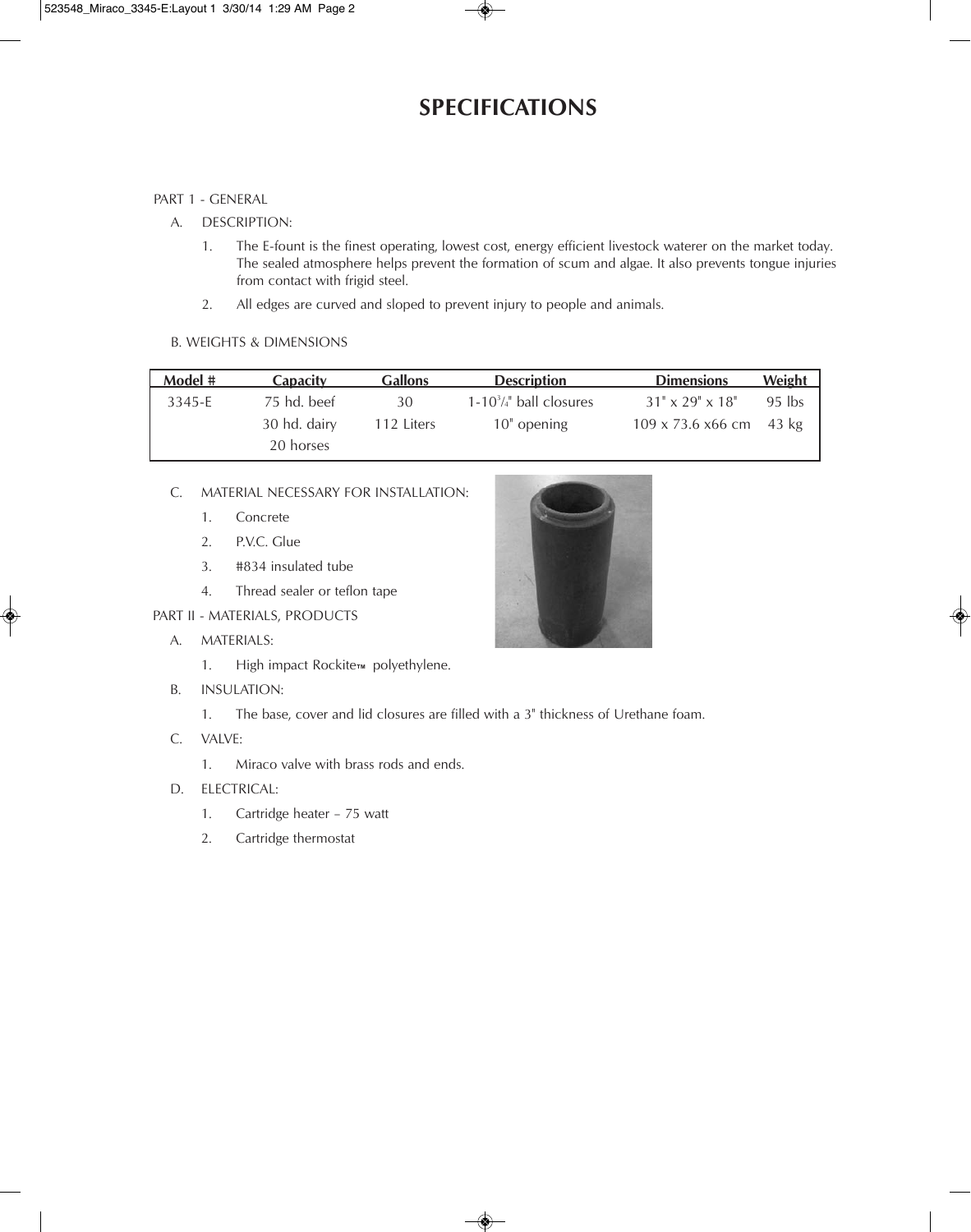# **E FOUNT #3345-E INSTALLATION INSTRUCTIONS**

**NOTE:** For cold climates, insulate the upper portion of your heat well with styrofoam or blue board rigid insulation.



#### **Step 1**

Install your heat well at least 1' below frost or down to your water line to insure frost free operation. Install the water line so it comes up close to the center of the heat well. For existing installation where a small hole is all you have, use a low wattage heat tape on the line provided to prevent freezing.



#### **Step 2**

Pull the paper backing off the rubber gasket furnished in your parts carton. Stick this gasket on the bottom of your tank. Keep the gasket as close to the edge as possible. This is necessary to keep air out and keep your heat well dry.



#### **Step 3**

After pulling your #14–3 romex or #14–2 with ground up through the hole provided, center your tank and drill 3/8" holes in the cement and drive the 3/8" stainless steel concrete anchors provided.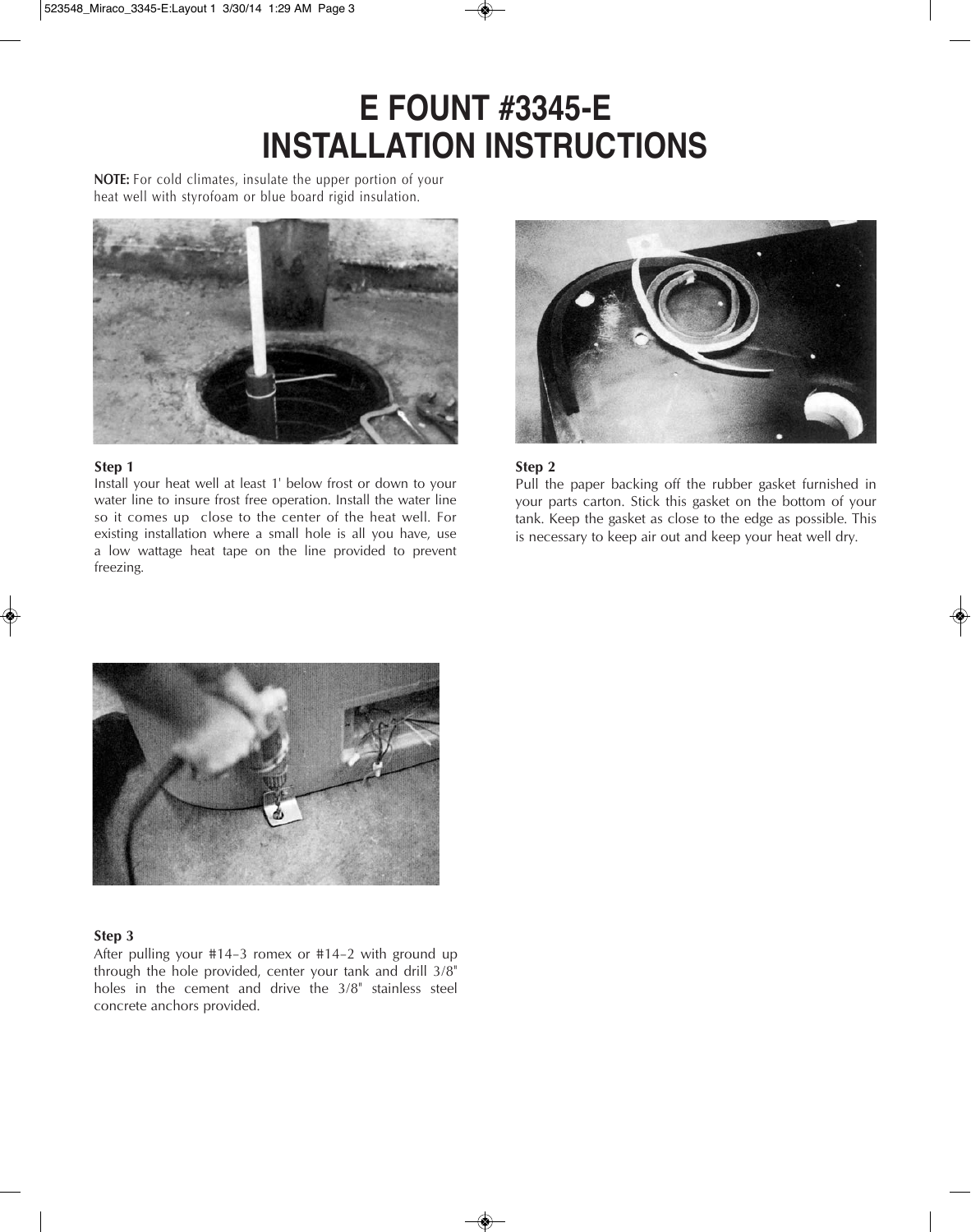

After you have completed steps 1 thru 3, your fill line will be standing above the 4" riser pipe. Make sure the 4" pipe is pushed completely down into the bottom fitting.



#### **Step 5**

With a pen or pencil, make a mark on the fill line 2 3/4" below the top of the 4" outer pipe.



#### **Step 6**

The riser pipe is not glued into the bottom fitting. Pull the riser pipe out of the bottom fitting.



#### **Step 7**

With a hack saw, cut off the fill line where you made your mark previously.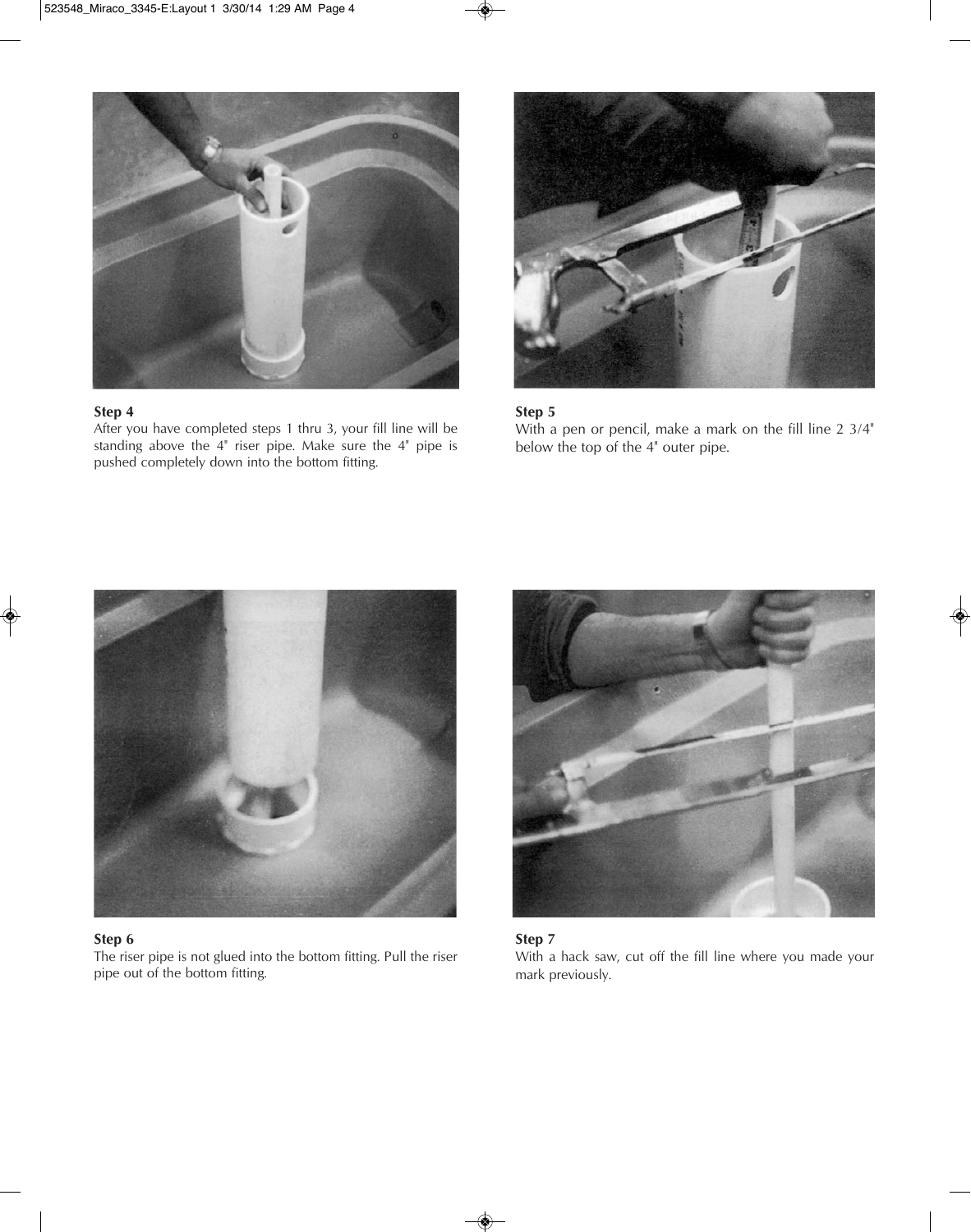

The pipe insulation should be up into the tank about 2". If you are using a low wattage heat tape to protect the water line, do not use the pipe insulation. **Step 9**



After applying thread sealer on the plug in the 3/4" "T," glue the "T" assembly to the fill line with the threaded fitting pointed at the opposite wall of the tank farthest away from the line.



**Step 10** Make any adjustments before the cement sets up.



#### **Step 11**

Using the same PVC cement, apply it to the bottom of your 4" riser pipe. Make sure all connections are clean before applying glue.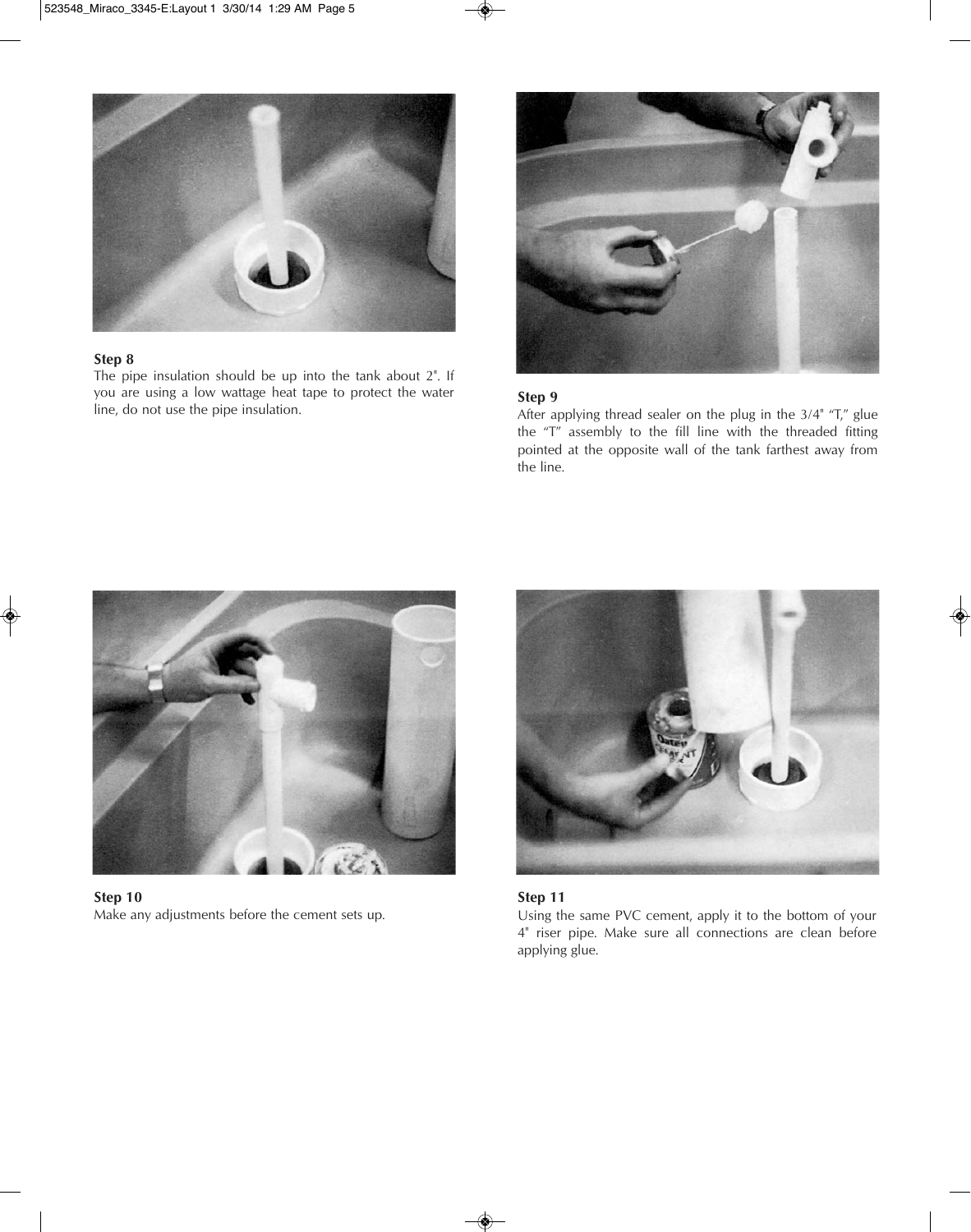

After PVC cement has been applied, push the riser pipe into the bottom fitting and align with the "T" fitting so the "T" fitting fits into the 1 1/4" hold at the top of the riser pipe. Push the 4" pipe down completely to the bottom of the fitting.



#### **Step 13**

Apply plumbers pipe cement to the valve threads or use teflon thread sealer.



#### **Step 14**

Screw the valve into the "T" fitting so the valve is tight. In most cases, hand tight is sufficient. If wrenches are required, be careful not to over tighten. Valve should be straight up and down when tightened. Valve should be back tight against the 4" riser pipe.



#### **Step 15**

Install the bob float and arm with the brass thumb screw. When the water level is at the proper setting, the horizontal arm should be parallel with the water and the vertical arm should be screwed up until the bob float is within 3/8" of the nylon fitting.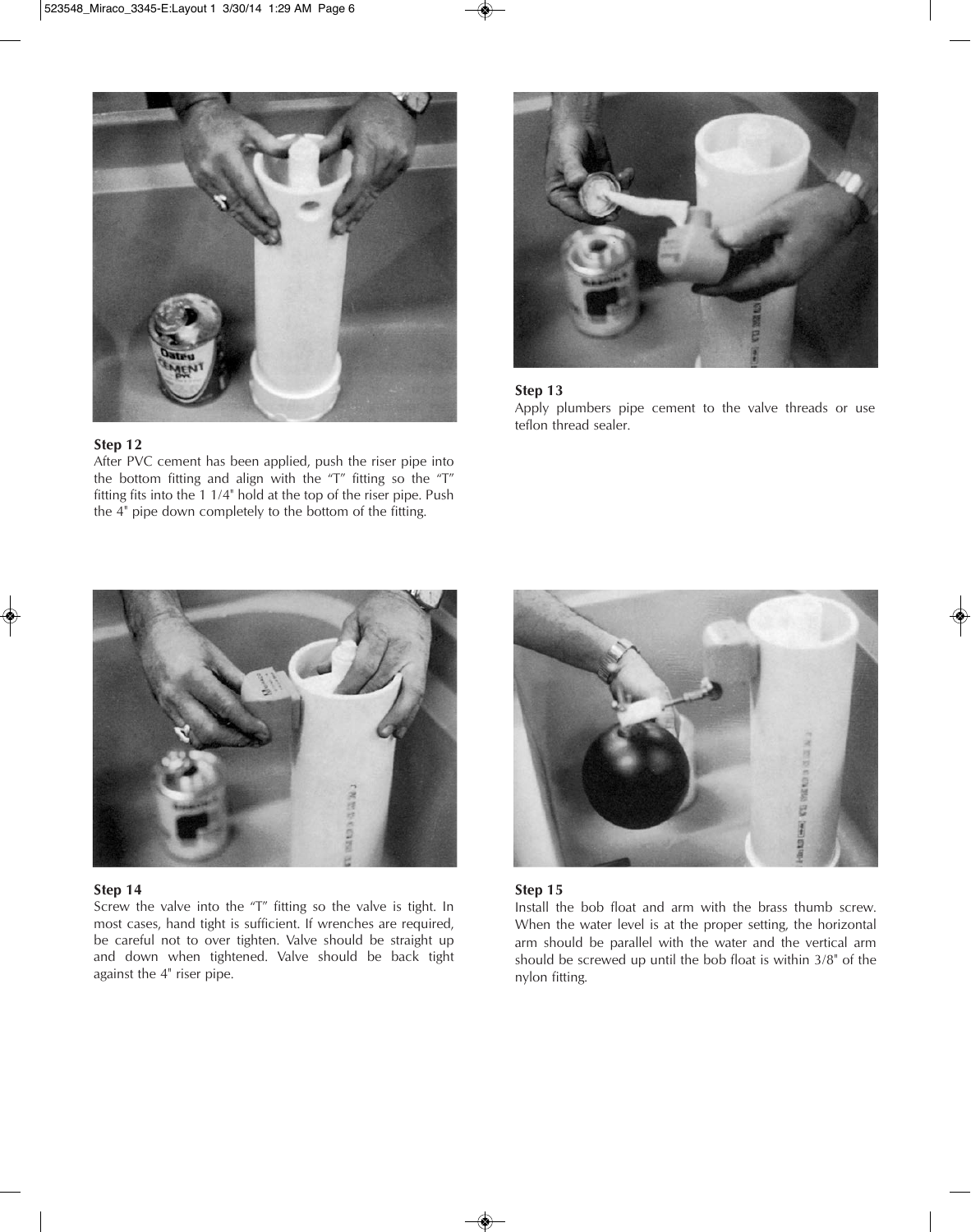

Apply pressure down on the top and screw in the base bolts to secure the top to the base. If the holes don't line up don't be concerned. The bolt will make its own hole.



#### **Step 17**

If you are dairy (dairy only) remove the 2 rubber plugs in the top portion of the tank. Then place the 3/4" pipe in the bottom hole. the 45° angle goes in the hole. Align so water can pass thru.



**Step 18**

All water adjustment can be done by turning the vertical arm up or down thru the top access.



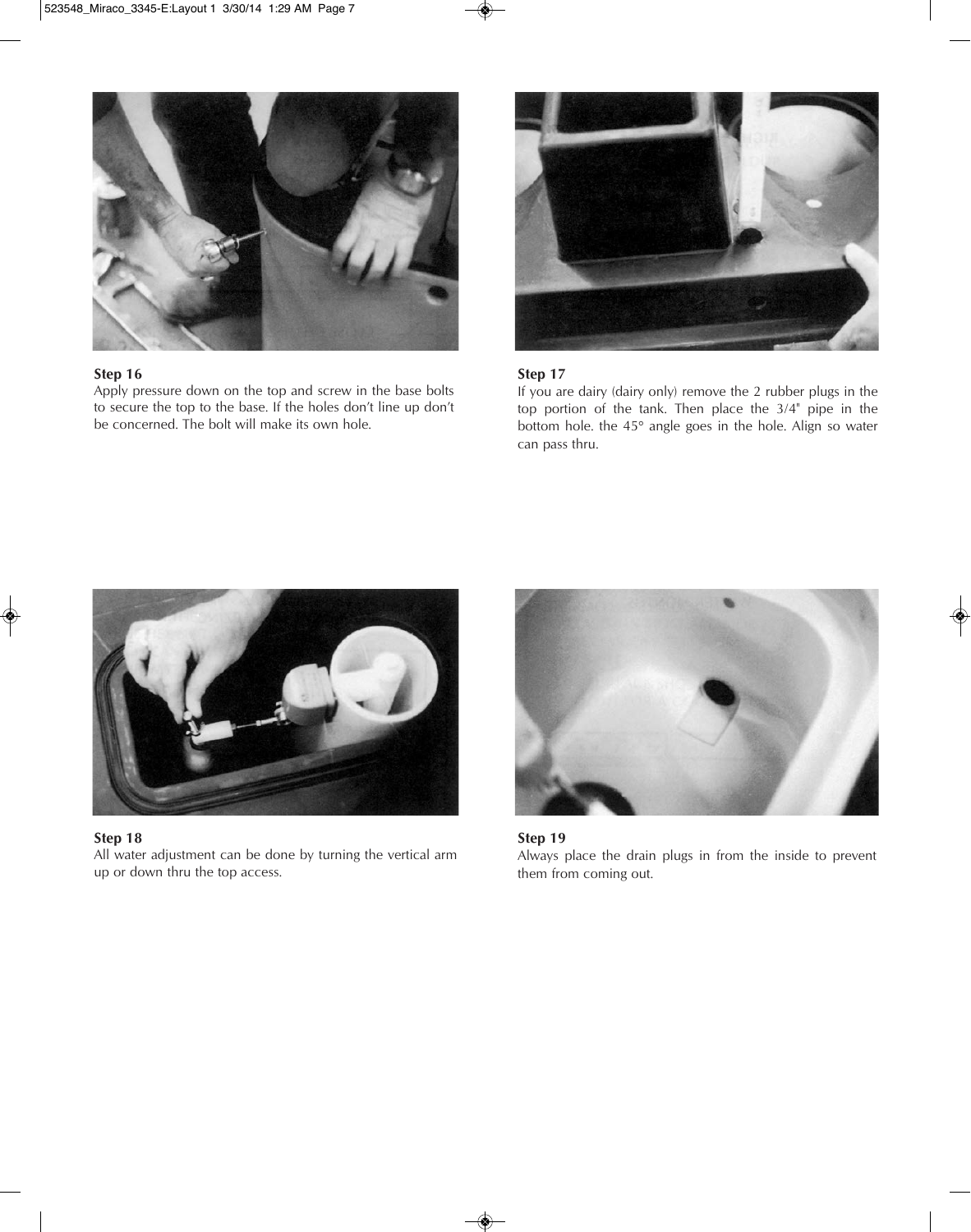### **NEW INSTALLATION METHOD**



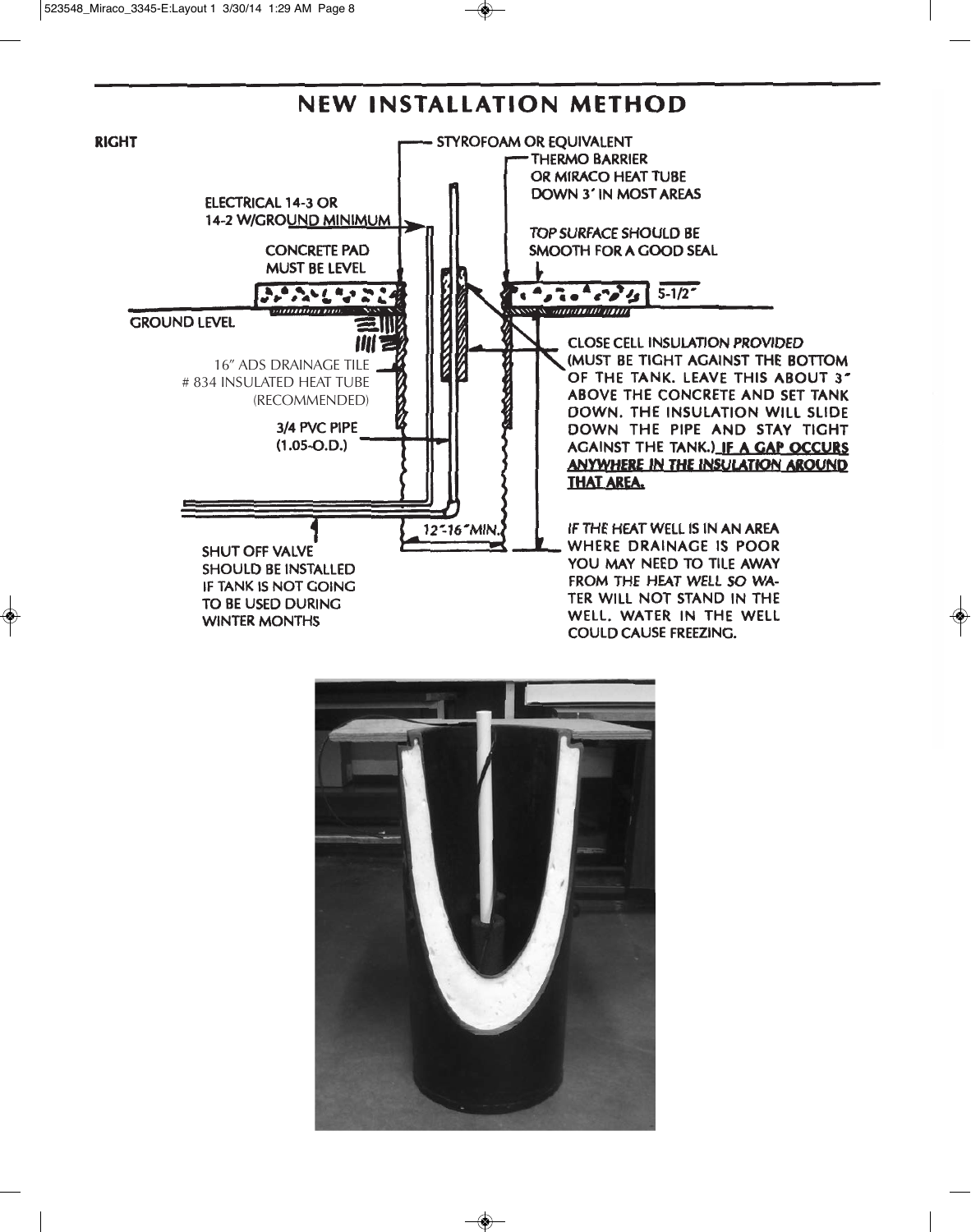## PROPER INSTALLATION OF DRAIN BACK SHUTOFF VALVE

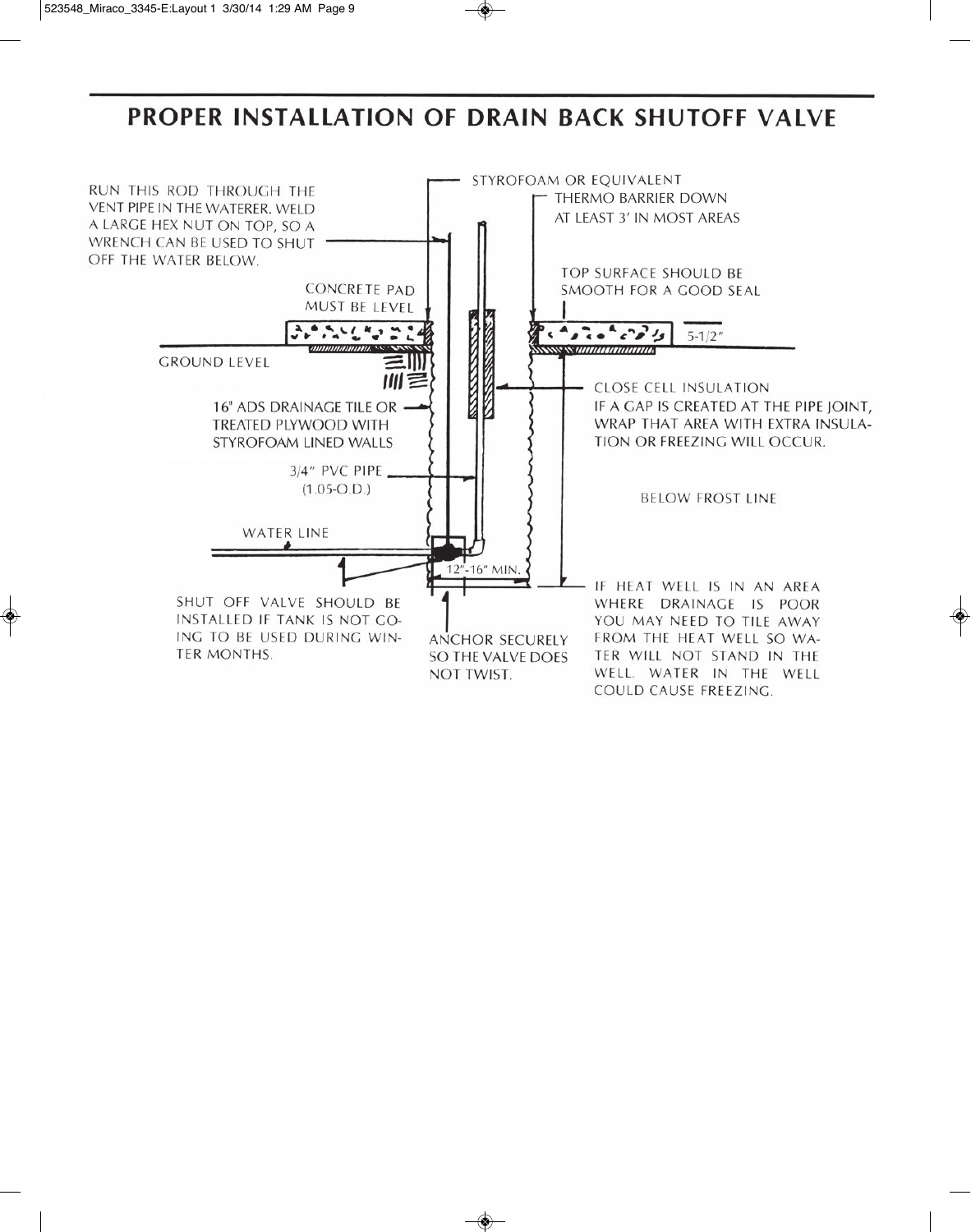

ELECTRICAL CONNECTION-Electrical service must be made and maintained by a qualified electrician. Each fountain must be wired through a fuse box with proper sized wire. (Refer to access plate for electrical requirements.) Hot wire must be run through the thermostat, and the neutral wire run to the white wire or neutral marked wire in junction box. A copper ground rod, buried in a minimum of 10' in soil, must be provided at each fountain. Connect ground wire from rod to ground connection in junction box.

THERMOSTAT-Preset at the factory for 50°.

WARNING-NEVER ALLOW THE E-FOUNT TO SET EMPTY UNLESS THE HEATER HAS BEEN TURNED OFF. ALWAYS DISCONNECT ELECTRICITY TO THE E-FONT BEFORE DRAINING. DAMAGE TO THE TANK CAN OCCUR.

WARNING: THIS INSTALLATION MUST BE MADE AND MAINTAINED IN STRICT CONFORMITY WITH NATIONAL/LOCAL PLUMBING CODES AND NATIONAL/LOCAL ELECTRICAL CODES (CSA IN CANADA). THE APPLICABLE PROVISIONS OF THESE CODES TAKE PRECEDENT. FAILURE TO MAKE AND MAINTAIN ALL INSTALLATIONS PROPERLY MAY RESULT IN LOSS OF LIVESTOCK, PERSONAL INJURY, OR DEATH.

NOTICE: CANADIAN ELECTRICAL CODE-PART 1 REQUIRES LIVESTOCK WATERERS INSTALLED IN FEEDLOTS IN OPEN FEEDING AREAS SHALL BE GROUNDED BY A SEPARATE COPPER GROUNDING CONDUCTOR OR AT LEAST NO.6 AWG TERMINATING AT A POINT WHERE THE BRANCH CIRCUIT RECEIVES ITS SUPPLY.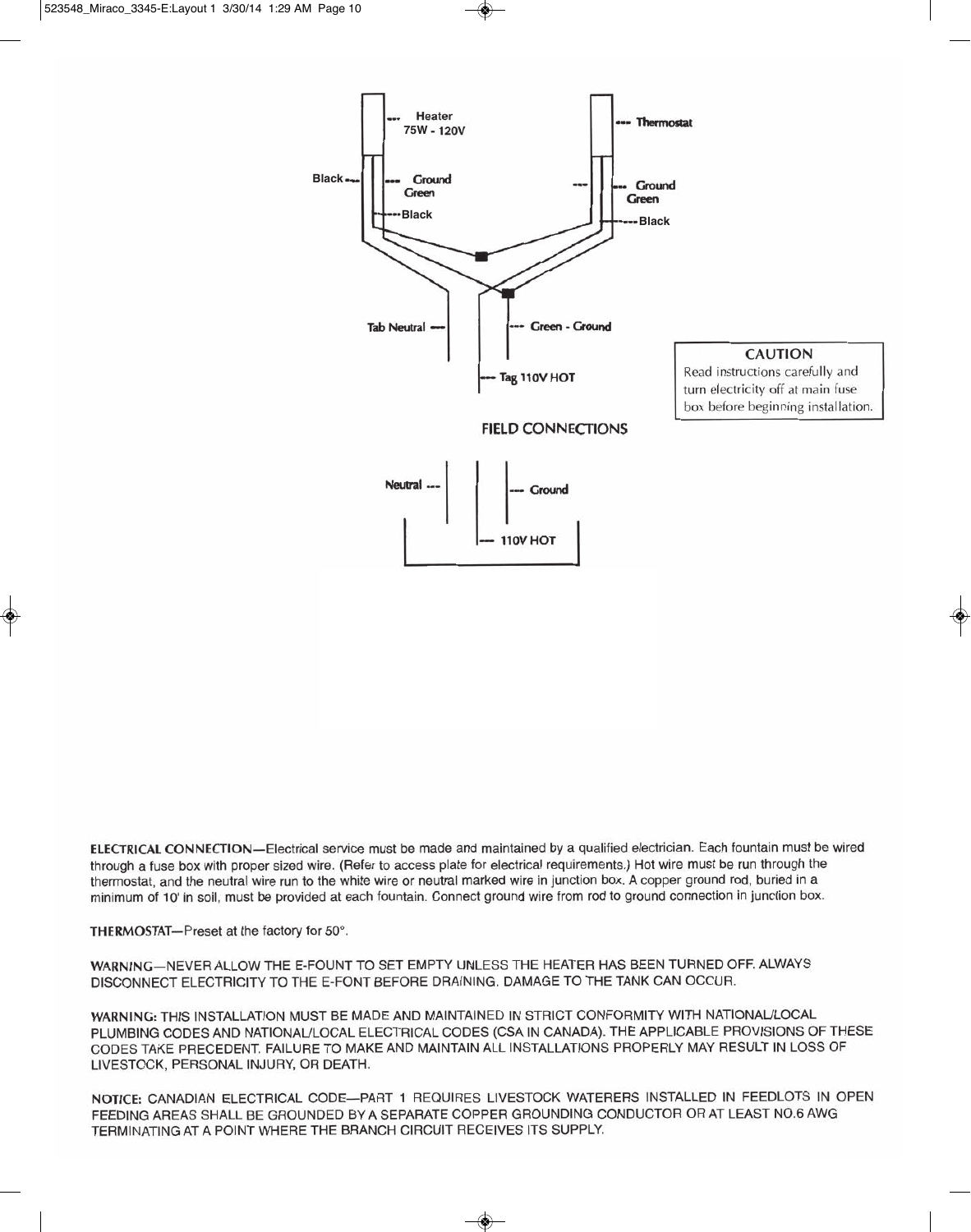### **Miraco Livestock waterers Express warranty and Waiver of implied warranties and consequential damages**

### **Express Warranty**

Ahrens Agricultural Industries Co. , dba Miraco, expressly warrants that the Miraco waterers (excluding valve and valve parts) will be free of defects in materials and workmanship for a period of five (5) years from delivery. The Miraco valve and valve parts are warranted to be free of defects in materials and workmanship for a period of one (1) year from delivery. Such warranty does not apply to any Miraco unit that has been subjected to misuse, or material failure to install, operate or maintain in accordance with Miraco's written instructions, or other events acts or omission, including but not limited to acts of nature, which affect the Miraco unit materially and adversely and are not attributable to Miraco.

This warranty is limited to the repair or replacement of the defective part, at the option of Miraco. Such repair or replacement part is warranted only for the unexpired portion of the original warranty period. Buyers with warranty claims should contact their local dealer immediately.

Heaters in all electrically heated units are warranted for a period of one (1) year.

### **Waiver of implied warranties and Consequential damages**

Except for the above express warranty, this product is sold as is. Implied warranties of merchantability and fitness for a particular purpose, as well as special, indirect or consequential damages, are all waived by the buyer.